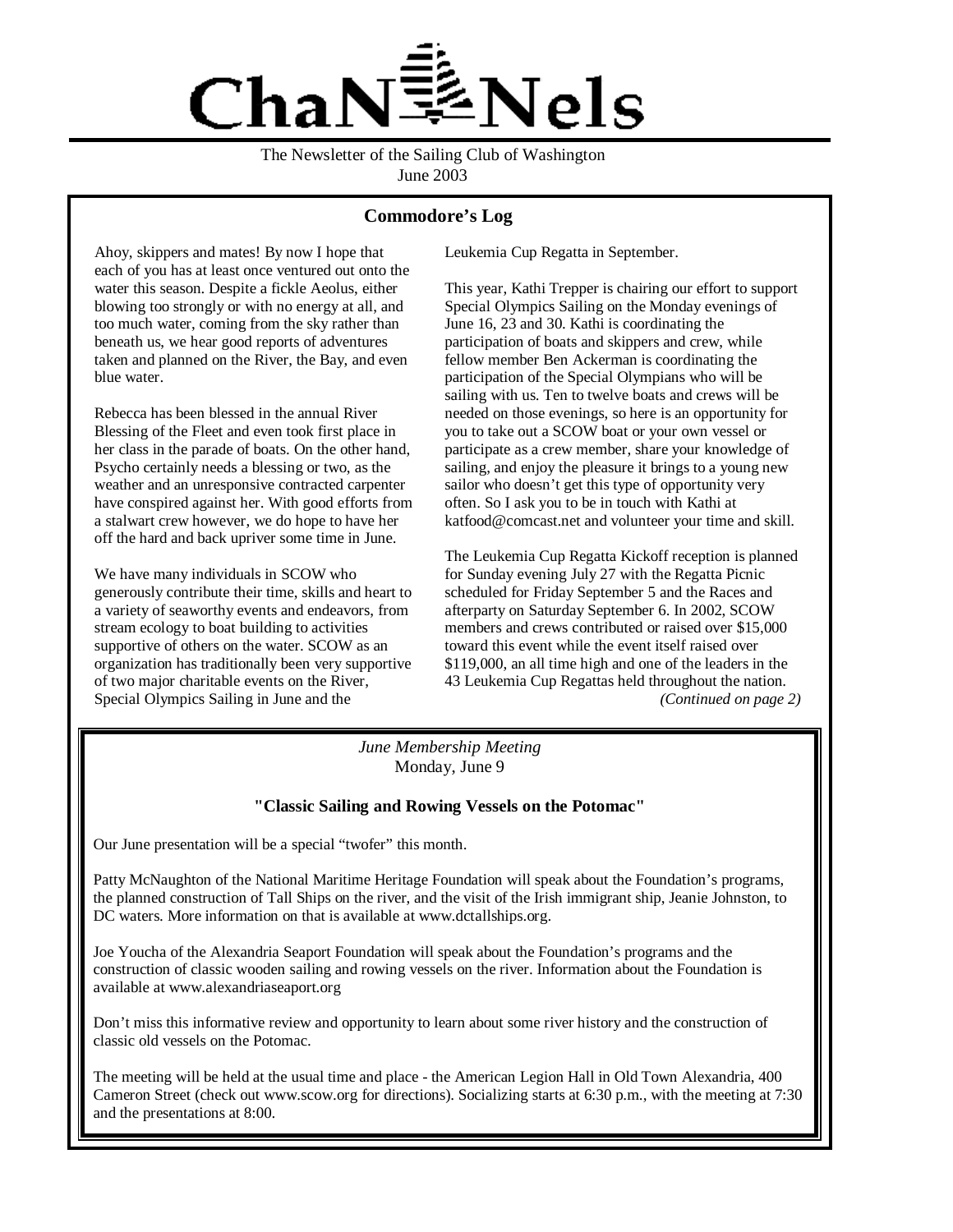*(Continued from page 1)* 

Our friend and fellow sailor Gary Jobson, National Chair of the Leukemia Cup Regattas and a founder of the event in 1993, has just recently been diagnosed with lymphoma. He is now undergoing treatment and will be unable to join us this year. The Regattas in Washington, Annapolis and the Southern Bay are all dedicating their campaigns this year toward Gary's efforts and his recovery. Please join us as a fund-raiser or a contributor to help support the education and treatment programs of the Leukemia and Lymphoma Society. Last year, about 93% of the local funds raised went directly to support these programs, an extremely high proportion among charitable endeavors.

SCOW members Dale Eager, Tom Hannan and I are working with the Regatta Committee this year to help plan activities. We ask you to participate in one of the following:

- serve as a skipper or crew member aboard one of our 5 SCOW boats and set a dollar goal for each crew member to raise funds,

- serve as skipper or crew aboard a SCOW member's boat and raise funds,

- if you can't sail that day, either contribute to a boat of your choice or assemble a "Ghost Ship" crew to raise funds for the Regatta, or

- contact the Regatta Coordinator Kristy Lysik at lysikk@dc-cap.leukemia-lymphoma.org and ask to serve as a volunteer helper for the Regatta.

Whatever role you choose to play will make a difference in helping the victims and families of blood related cancers. It would indeed be great to have all five SCOW boats plus 15 or more members' boats participate in this 10th Annual Leukemia Cup Regatta. We can all make a positive influence in this effort.

Fair winds, *Commodore George* 

# **Volunteers Needed: Alexandria Waterfront Festival**  Melissa Ennis

The Red Cross Waterfront Festival runs from Friday June 13th to Sunday, June 15th in Oronoco Bay Park, Alexandria

You and your buddies can get in FREE AND enjoy the tall ships, the rides, the crafts, the food, the music, the fireworks if you volunteer to meet and greet visitors to the SCOW booth.

Your duties:

- stand by the SCOW Chow Dhow
- hand out SCOW information and membership applications
- swap sailing stories with new people
- brag about the club

We get many new members from the Waterfront Festival. (13 years ago, SCOW got me, which may or may not be inspiring...)

Before or after your shift, you're free to see the whole shebang.

The following volunteer shifts are available: Friday evening (see the fireworks) Saturday 10-12 Saturday 12-3 Saturday 3-7 Saturday 7-10 (more fireworks) Sunday 10-12 Sunday 12-3 Sunday 3-7

And for multiple praise, kudos, and tee-shirts, we particularly need help conveying the SCOW Chow Dhow and one of the Scots to and from the festival. If you're interested in learning how to step a mast, here's your chance. If you have a truck, we've got trailers.

Please email me at mennis@fool.com or call me at 703-254-1660 and let me know which shift(s) you are available or if you can help move our equipment to the festival.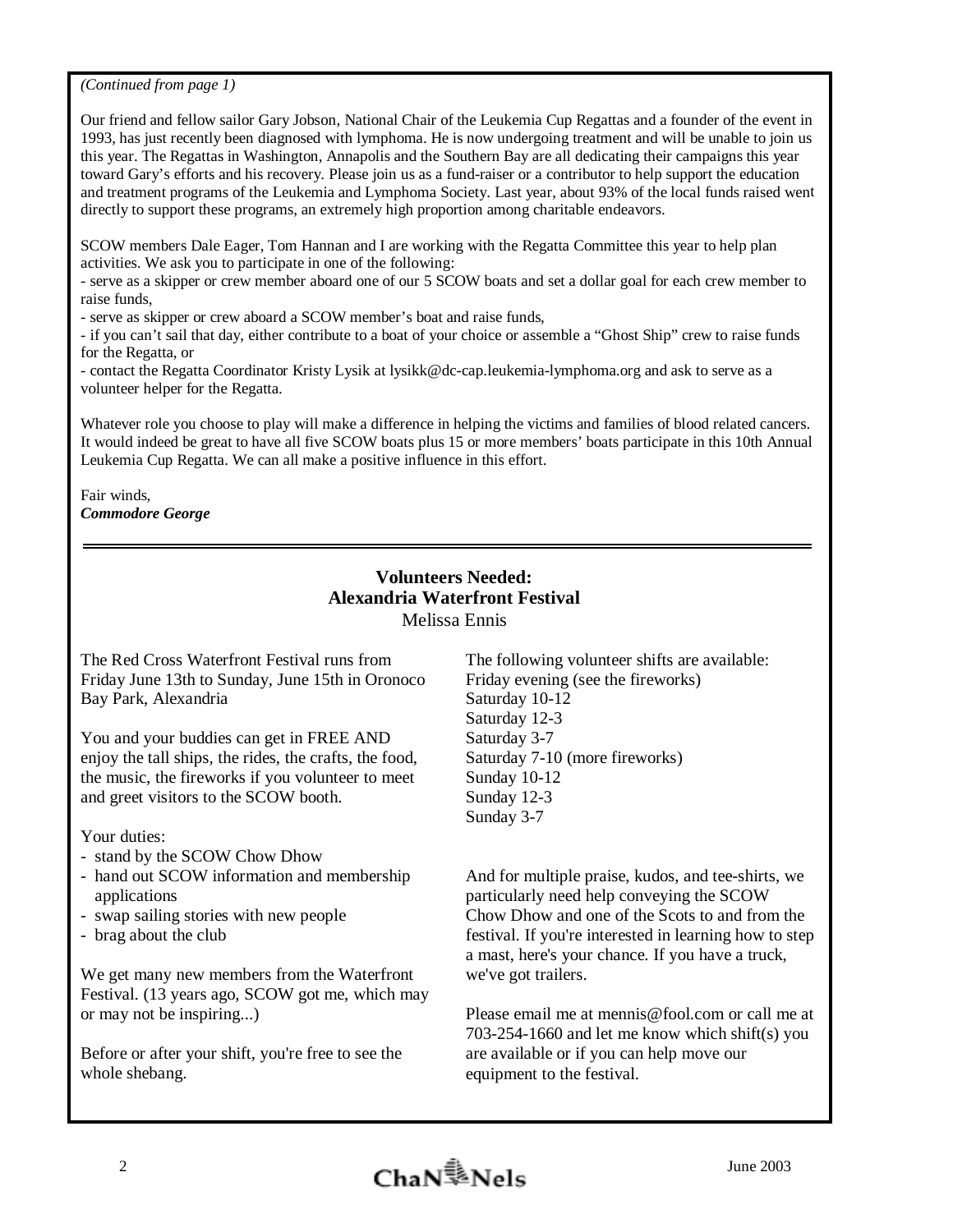# **Down By The River**  Jay Weitzel, River Director

In the mid-afternoon of May 13, Commodore Umberger and I looked at the forecast of temperatures in the low 50s, drizzle and rain, and winds gusting to 25 mph, and decided that it was not a safe evening for taking a group of members out on the River after dark for what was billed as an evening of "fun." As any good skipper will tell you, safety has to come first.

But, we plan to make it up by having three river events in June. First, on Saturday, June 14, SCOW will sponsor a raftup of member boats to watch the fireworks at the Alexandria Waterfront Festival. The fireworks are scheduled to begin at 10:30. We will announce meeting time, a raft boat and other details at the Monday, June 9 membership meeting, on the SCOW webpage, and by email.

Second, on Thursday, June 19, we will have a River Fleet Night at the Marina, in conjunction with our Social Sail. On that night, instead of putting in the Flying Scots, we'd like to have our River Fleet - those members who keep boats at the Washington Sailing Marina, either on trailers or in the water - bring your boats to the floating docks and show them off to

members. Better yet, take some members out on your boat for a sail! This is a great way for the proud skippers of our River Fleet to show off their boats and for members to get to see different types of boats. Needa Breeze will be there, and I hope lots of River Fleet skippers will join us.

Third, On Friday, June 27, we will have another evening River Cruise. We will meet for a skipper's meeting at F Dock at 6:30 pm and plan to leave the docks at 7 pm. I will have a signup sheet at the June 9 membership meeting and I've promised to keep the names of the 8 people from the May 13 canceled cruise at the top of that list.

Planning ahead, on Sunday, July 20, we'll have a day sail and raft-up at Smoots Cove. We are planning to tow a Flying Scot so there will be a chance for some day-sailing in the cove during the raft-up. More details will be in the July ChaNNels.

If you have ideas for events on the River, contact me at river@scow.org.

# **Annual Canoe & Kayak Trip**

As ChaNNels goes to press, arrangements for SCOW's annual canoe and kayak trip are still being worked out. If the pictures from last year's trip included in this issue are any indication, it will be a blast!

Watch your email for details about the trip from organizer Phil Bender or email Phil at canoekayak@scow.org for more information.



**The 2002 Canoe/Kayak Trip** 

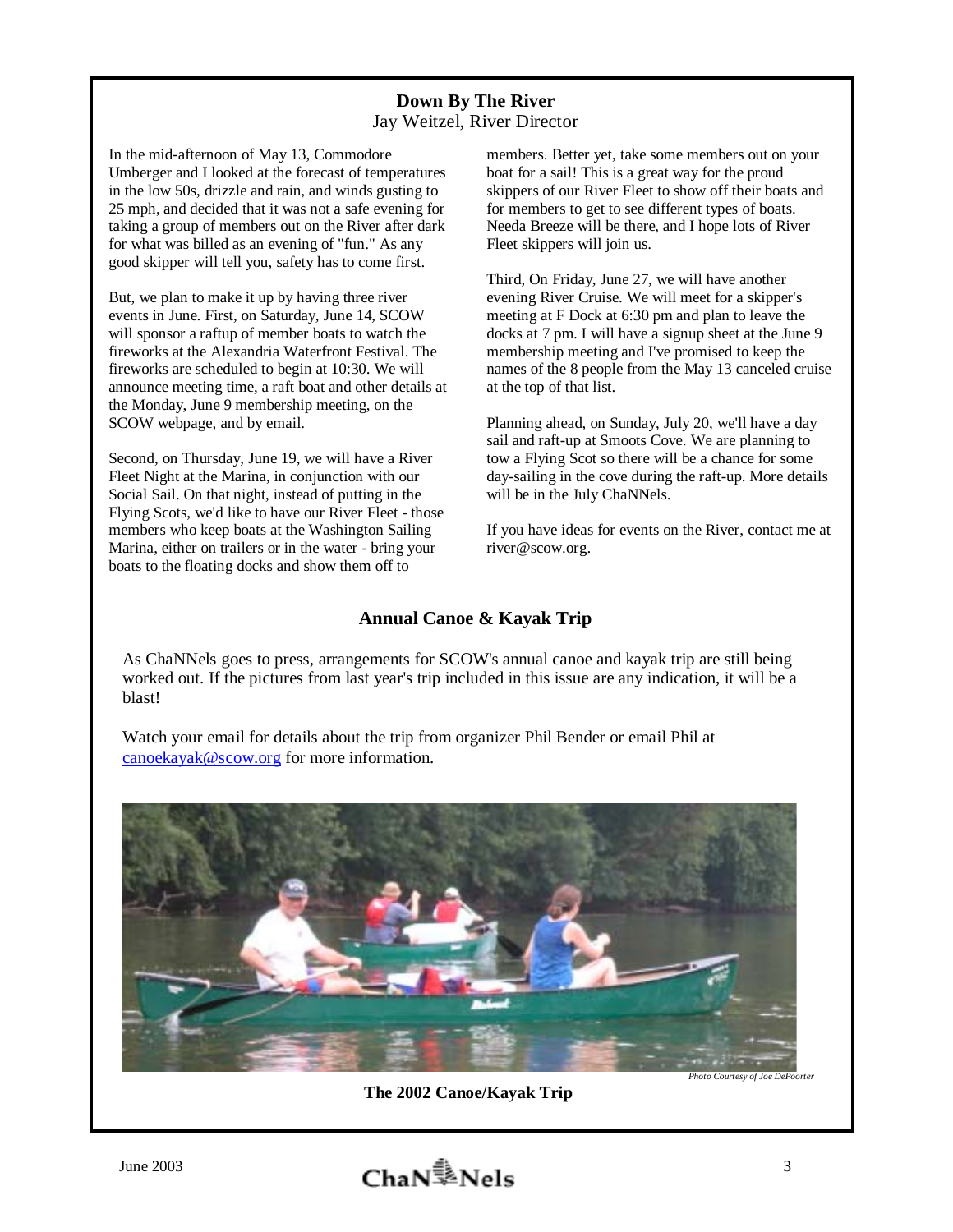# **Training**  Kris Bieg

Classes are well underway and some are wrapping up soon. Special thanks to all of our volunteer trainers who have been able to help out and provide the students with their expertise and guidance.

Just a reminder - SCOW trainers try to teach in a consistent way, but there are some differences that a student may encounter from time to time. Sailing is part science and part art. As long as we practice it safely, we will all have a good time and learn along the way.

What's coming up? More classes in June (all slots filled) will start soon. There will be 1-2 capsize classes (July/August) and a new spinnaker class in August. The third and last basic sailing class begins in September. For information on any of these, please contact me at training@scow.org.

Remember, sign up for classes are first come, first served and payment is required up front.

Here's wishing for sunny days and steady winds!!

# **SCOW Says Congratulations!**

To the following new Flying Scot Skippers:

Chris Julius Duke Gard Mike McLaughlin Walter Peterson George Schultz

 becoming a skipper on either the Flying Scots If you would like to learn more about or the cruising boats, please contact Skipper Director Steve Linke at skipper@scow.org.

\_\_\_\_\_\_\_\_\_\_\_\_\_\_\_\_\_\_\_\_\_\_\_\_\_\_\_\_\_

# **SCOW Says Welcome!**

To the following new members:

Philip Barbara Marcin Miszczak Alexander Littell Joseph Littell Michael D. Littell Yun Kyong Littell Jeannine S. Swift \_\_\_\_\_\_\_\_\_\_\_\_\_\_\_\_\_\_\_\_\_\_\_\_\_\_\_\_\_

# **SCOW Say Thanks!**

To Declan Conroy, who recently "retired" after many years as the Web Publisher as ChaNNels.



**Phil Bender Prepares to Lead the 2002 Canoe/Kayak Trip** 



**Thom Unger on the 2002 Canoe/Kayak Trip** 

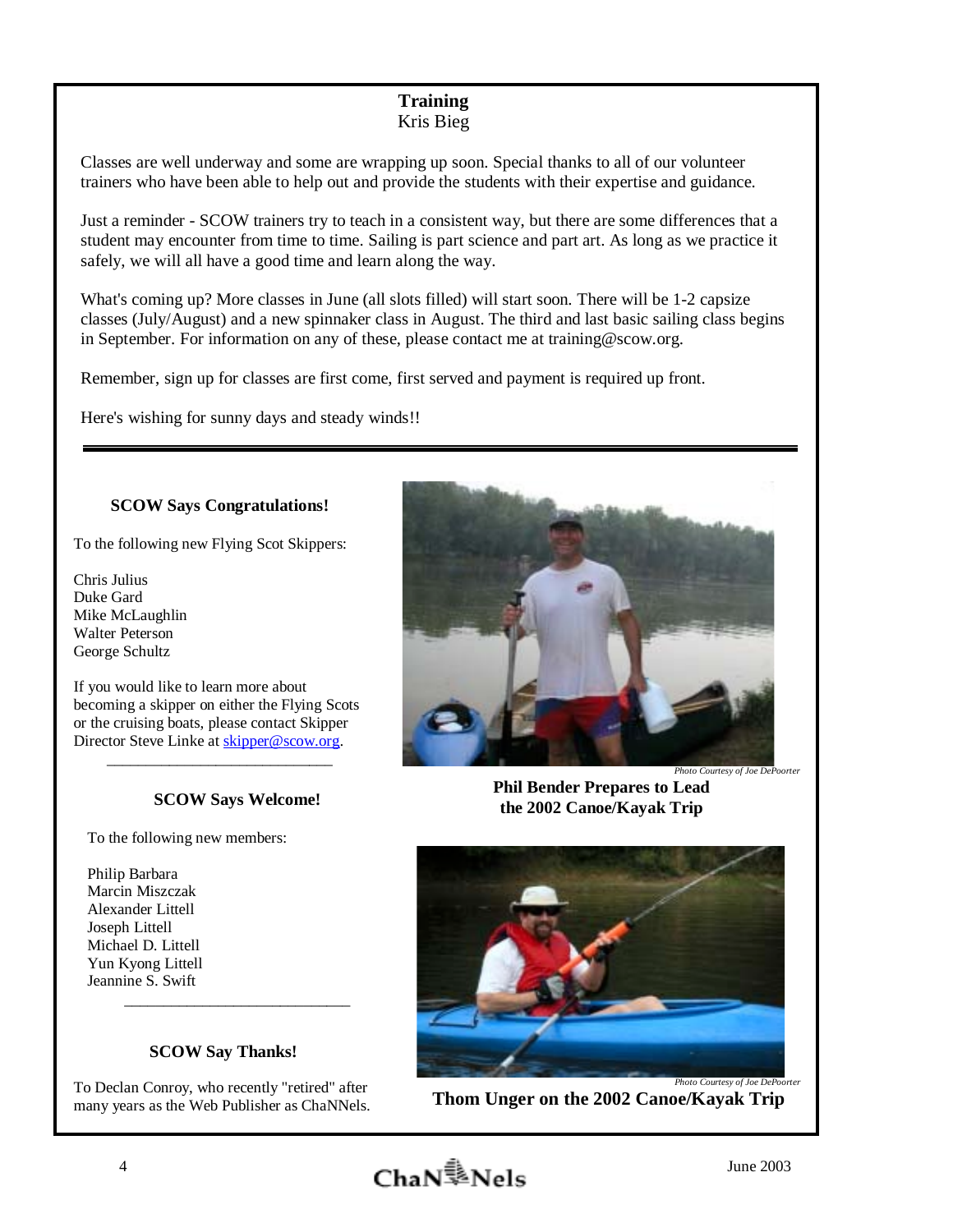# **Maintenance**  Tom Hannan

#### *Problem Reporting*

Please report any problems with our boats or their accoutrements to the SCOW Maintenance Team (it'll go to all of us) at maintenance@scow.org, providing the information listed below:

Date: Time: Boat name: Reporting contact name: Phone: Effect of problem: What needs to be repaired: Your attempts at repair: Urgency of repairs:

If you do not have e-mail access, call the SCOW voice-mail system at 202-628-7245 (628-SAIL), enter "5" to reach the maintenance box, and leave your message after the ubiquitous "beep". The recorded message will ask that you provide the same information listed above (this will be repeated).

If, after following this process, you feel you have to talk to someone directly, here is our roster:

Overall Maintenance -- Tom Hannan (301-424- 6296)

Rebecca -- Bill Bernhards (301-590-0522) Susie Q -- Declan Conroy (703-739-9654) Ms. Ellie -- Kathleen Reilly (202-548-0776) Sail/Maintenace Lockers -- Cathy Zeigler (703-683- 0431)

Psycho (after re-commissing at Washington Sailing Marina) -- Dave Scheuermann (703-768-5826) Danschweida -- Barry Dunsmoor (703-731-6654)

# ChaN<sup>1</sup>/<sub>2</sub>Nels

can also be read at: www.scow.org. Submit articles to channels@scow.org by one week after the monthly meeting. Use any means, but email is preferred. *Joan O'Kane, Editor Chris Chubb, Layout Editor Monika O'Connor, Mailing Lists*

#### *Maintenance Tips - Going Aloft*

- Instead of using a halyard winch for the bosun's chair, put a snatch block on a strong padeye, and provide a fair lead to the boat's strongest winch.

- Before going up the mast, examine the halyard you'll be using; if you'll be using its snapshackle, tape it shut before ascending.

- If possible, use an additional lazy halyard; take up the slack as you go aloft and once there, tie it off. - Use a belt or tool bucket; attempting to ascend the mast

with with an armload of tools is an unnecessary risk to you, and to the crew below.

#### *And Lastly, Some Old Geopolitical News*

Mountain View, CA -- Sun Microsystems today filed a trademark infringement against the island of Java over the use of Sun's Java trademark.

Responding to criticism that the island has been called Java for centuries, Sun lawyer Frank Cheatham said "Yeah, and in all that time they never filed for a trademark. They deserve to lose the name."

Rather than pay the licensing fee, the island decided to change its name. They originally voted to change it to Visu Albasic, but an angry telegram from Redmond, Washington convinced them otherwise. The country finally settled on a symbol for a name -- a neatly-colored coffee cup which still evokes the idea of java. Since most newspapers and magazines will not be able to print the name of the island, it will hereafter be referred to in print as "The Island Formerly Known As Java".

The Island Formerly Known As Java bills itself as a crosslandmass island, but so far has only been implemented in production on the Malay Archipelago. Africa is rumored to have implemented it on Madagascar, but it is still in alpha testing.

Lawyers from Sun would also like to locate the owners of the huge fiery ball at the center of the solar system. They have some legal papers for them...

#### *NOTE: ChaNNels Deadline*

Due to summer travel schedules, the submission deadline for the July issue of ChaNNels has been changed.

Please submit articles to channels@scow.org by **Wednesday, June 11**.

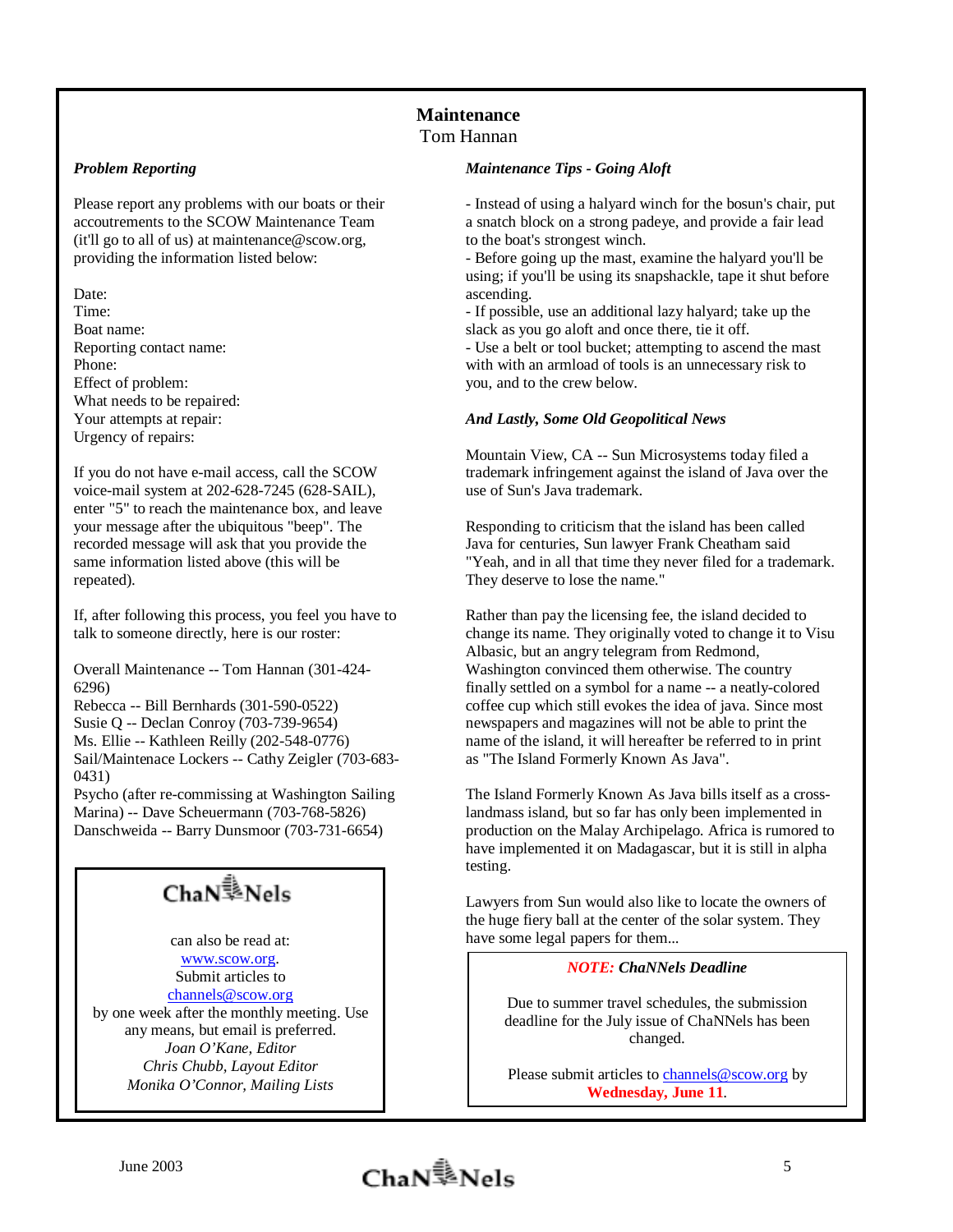# **RECAP: Blessing of the Fleet**  Graham Leadbetter

Sunday May 18 was the annual Blessing of the Fleet, sponsored by the Capital Yacht Club. I was the skipper of Rebecca and I was assisted by a crew of Melissa Enis, her husband Tom, and Michael McLaughlin.

When I arrived at the marina I was flabbergasted to see that F dock was under water and I exclaimed how are we going to get to the boat as I for one did not bring my swimming trunks. Melissa pointed out that we could wade through the water as it was only about 6 inches deep. I did have a towel in my sail bag so that we could all dry off. It seems it would be prudent to include swimming trunks in my sail bag in case I have to swim out to Rebecca from F Dock!

We left the dock at approximately 11:30 a.m. It was a cold cloudy day with the 10-12 knot winds from the N.E. We sailed from the Marina to close to the Wilson Bridge in record time as not only did we have favorable winds but there was a very strong current. Shortly before noon we decided it was time to start heading to our assigned staging area, near the bridge on the Anacostia. We soon realized that sailing against the current was not practical so we motored all the way up the river and arrived at our assigned staging area a few minutes before our required reporting time of 2:00 p.m. We then realized that we were a flotilla of one boat. At the suggestion of Michael we put up the colorful 150 Genoa jib to impress the judges, and started to motor to the Washington Shipping Channel. We had a few moments of anxiety when the engine stopped for lack of fuel, till we realized that the fuel line had merely become disconnected from the engine.

We motored past the judges and received the blessing that "Rebecca and all who sail on her be blessed with fair weather and winds". We put on a colorful display on our return past the judges, when we were under full sail. We sailed back down river and motored up to the channel to the marina and arrived back at the dock within a few minutes of our projection on our float plan.

Later I learned that we had been awarded first prize for our efforts. I list the reasons for this in order of importance:

1. We impressed the judges with our fine sailing skills as we passed by them.

2. We put on a colorful display of sailing with the multicolored jib. 3. We were the only boat in our category.

I think that our greatest satisfaction comes not from winning first prize, but from being out there and participating in somewhat uncomfortable conditions when so many boats did not show up. I am grateful for the fine and proficient assistance provided by every member of the crew.



**Photo Courtesy of Joe DePoorter** 

**Mike Geissinger and Crew Discuss the Northern Bay Cruise**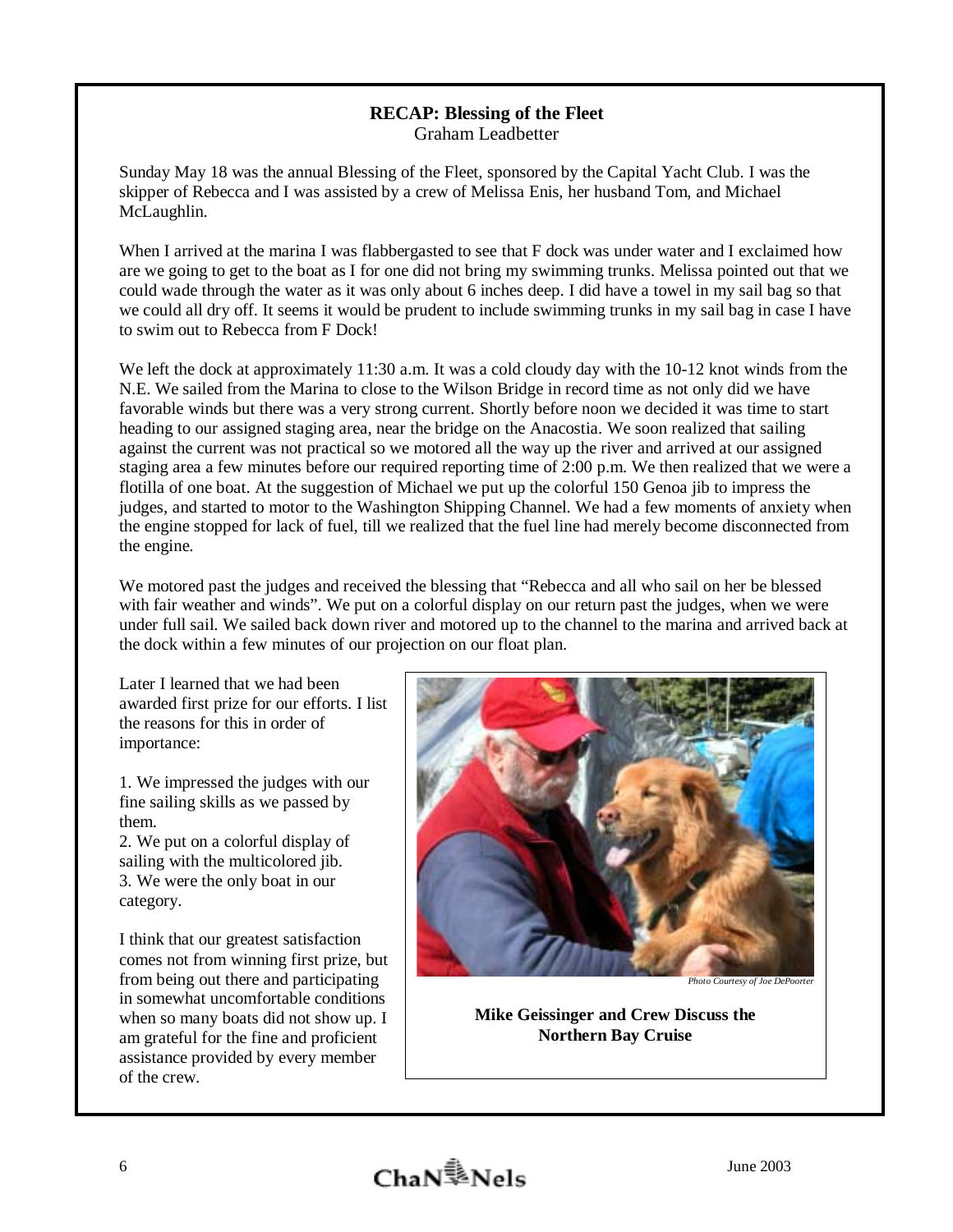# **2002 SCOW Financial Review**

To: Commodore and Board of Directors

Re: Examination of Treasurer's records for 2002

Article VII, Section 7 of the Bylaws requires an annual audit and a written report of the Club accounts. To fulfill this requirement, a review was performed by Mary Bashore, Richard Dyer and Sharon DePoorter on March 1, 2003.

This review consisted of: 1) an examination of the activity in the main checking account, the money market reserve account, and the boat asset fund; 2) verification that disbursements were for legitimate club expenses and supported by proper receipts; 3) verification that checks were properly endorsed; 4) verification that accounts were reconciled; and 5) verification that financial reports accurately presented the income, expenses, and balances of accounts. In addition, we developed recommendations based on our observations.

The Club's main bank account used for operating purposes is a checking account at SunTrust Bank. Randomly checking documentation for expenses with an emphasis on expenses greater than \$300, we found receipts or invoices for most items checked, and for all major expenditures. We did not find any irregular or unusual payments.

It appears that this checking account was reconciled monthly. In addition, monthly financial reports were prepared for the Board accurately presenting financial transactions. The spreadsheet which was used for recordkeeping in 2002 and turned over to the new Treasurer in 2003 was copied to 3 ½" diskette and placed with the archival records for 2002.

Though the records include deposit slips and some additional pertinent records, it was not possible to verify the sources of all payments received, or that all income was deposited. However, in our review of other records available to us, we did not find any irregularities.

The Club maintains as its Reserve Account a money market account also at SunTrust Bank. There was no activity in this account during 2002 except the monthly deposits of interest earned.

The Club's Boat Asset Fund is maintained in a money market fund with Mosaic Funds. With the exception of the monthly interest income deposits, the only activity in this account was the 2001 transfer to the account of \$2,550.67 made on January 11, 2002. The agreed upon transfer of \$3,224.76 to the fund for 2002 was made on January 13, 2003.

The balance in the operating account, which earns no interest, appeared to be in excess of what is needed to pay bills for much of 2002, with a relatively large year-end balance. Consideration should be given to transferring some of this surplus to the Money Market Account, or for a supplemental transfer into the Boat Asset Account.

In conclusion, our review of the Club's accounts shows that adequate records were maintained documenting expenses and disbursements. All financial transactions appear to be justified and we did not find any payments that were not proper. All accounts reconciled with the statements. We did note that recordkeeping for receipts and income should be improved but did not find any evidence of errors or irregularities.

March 1, 2003